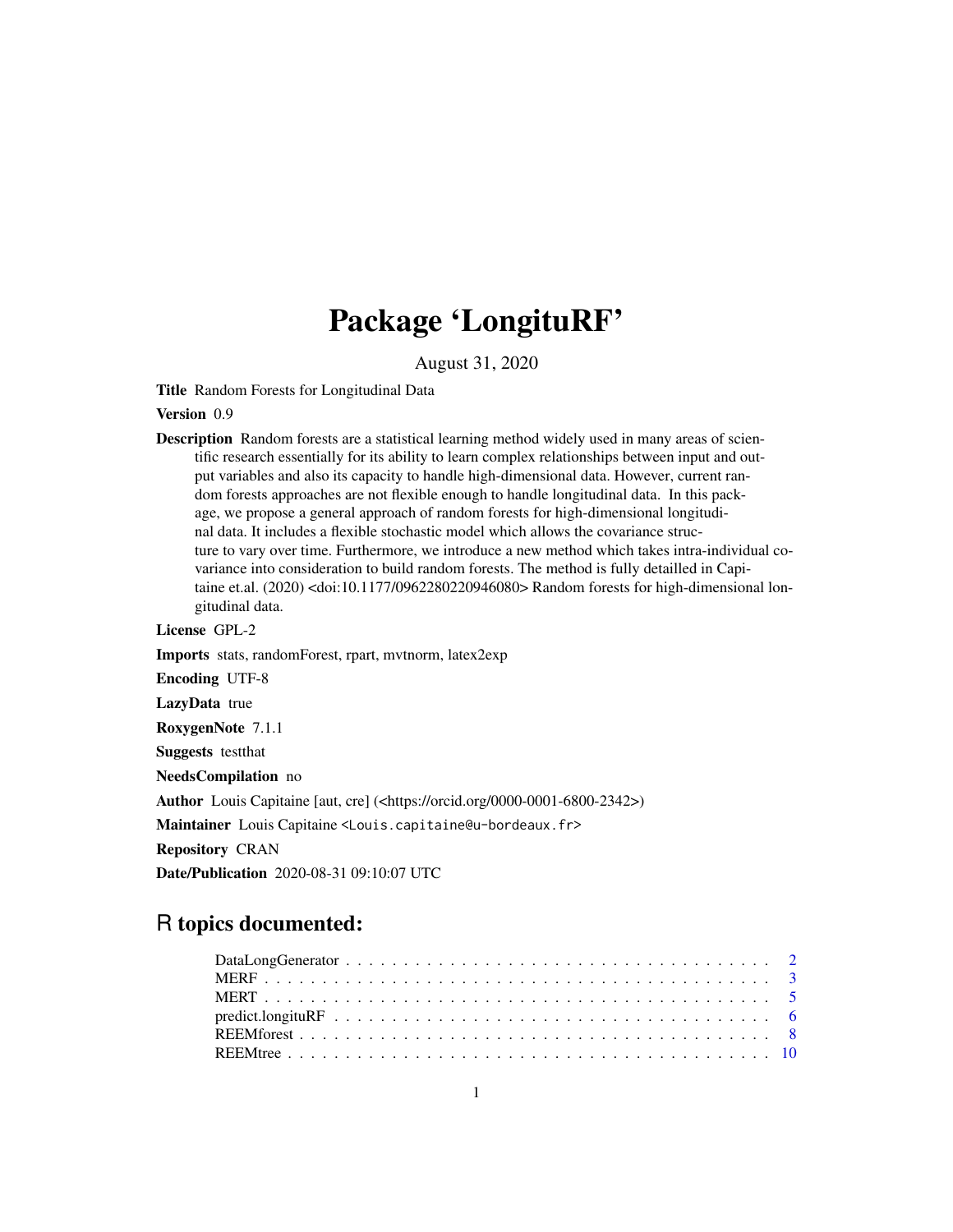#### <span id="page-1-0"></span>**Index** [12](#page-11-0)

DataLongGenerator *Longitudinal data generator*

#### **Description**

Simulate longitudinal data according to the semi-parametric stochastic mixed-effects model given by:

$$
Y_i(t) = f(X_i(t)) + Z_i(t)\beta_i + \omega_i(t) + \epsilon_i
$$

with  $Y_i(t)$  the output at time t for the ith individual;  $X_i(t)$  the input predictors (fixed effects) at time t for the ith individual;  $Z_i(t)$  are the random effects at time t for the ith individual;  $\omega_i(t)$  is a Brownian motion with volatility  $\gamma^2 = 0.8$  at time t for the ith individual;  $\epsilon_i$  is the residual error with variance  $\sigma^2 = 0.5$ . The data are simulated according to the simulations in low dimensional in the low dimensional scheme of the paper <doi:10.1177/0962280220946080>

#### Usage

DataLongGenerator( $n = 50$ ,  $p = 6$ ,  $G = 6$ )

#### Arguments

| n  | [numeric]: Number of individuals. The default value is n=50.                                                                  |
|----|-------------------------------------------------------------------------------------------------------------------------------|
|    | [numeric]: Number of predictors. The default value is p=6.                                                                    |
| G. | [numeric]: Number of groups of predictors with temporal behavior, generates<br>p-G input variables with no temporal behavior. |

#### Value

a list of the following elements:

- Y: vector of the output trajectories.
- X : matrix of the fixed-effects predictors.
- Z: matrix of the random-effects predictors.
- id: vector of the identifiers for each individual.
- time: vector the the time measurements for each individual.

#### Examples

```
oldpar <- par()
oldopt <- options()
data <- DataLongGenerator(n=17, p=6,G=6) # Generate the data
# Let's see the output :
w <- which(data$id==1)
plot(data$time[w],data$Y[w],type="l",ylim=c(min(data$Y),max(data$Y)), col="grey")
for (i in unique(data$id)){
 w <- which(data$id==i)
```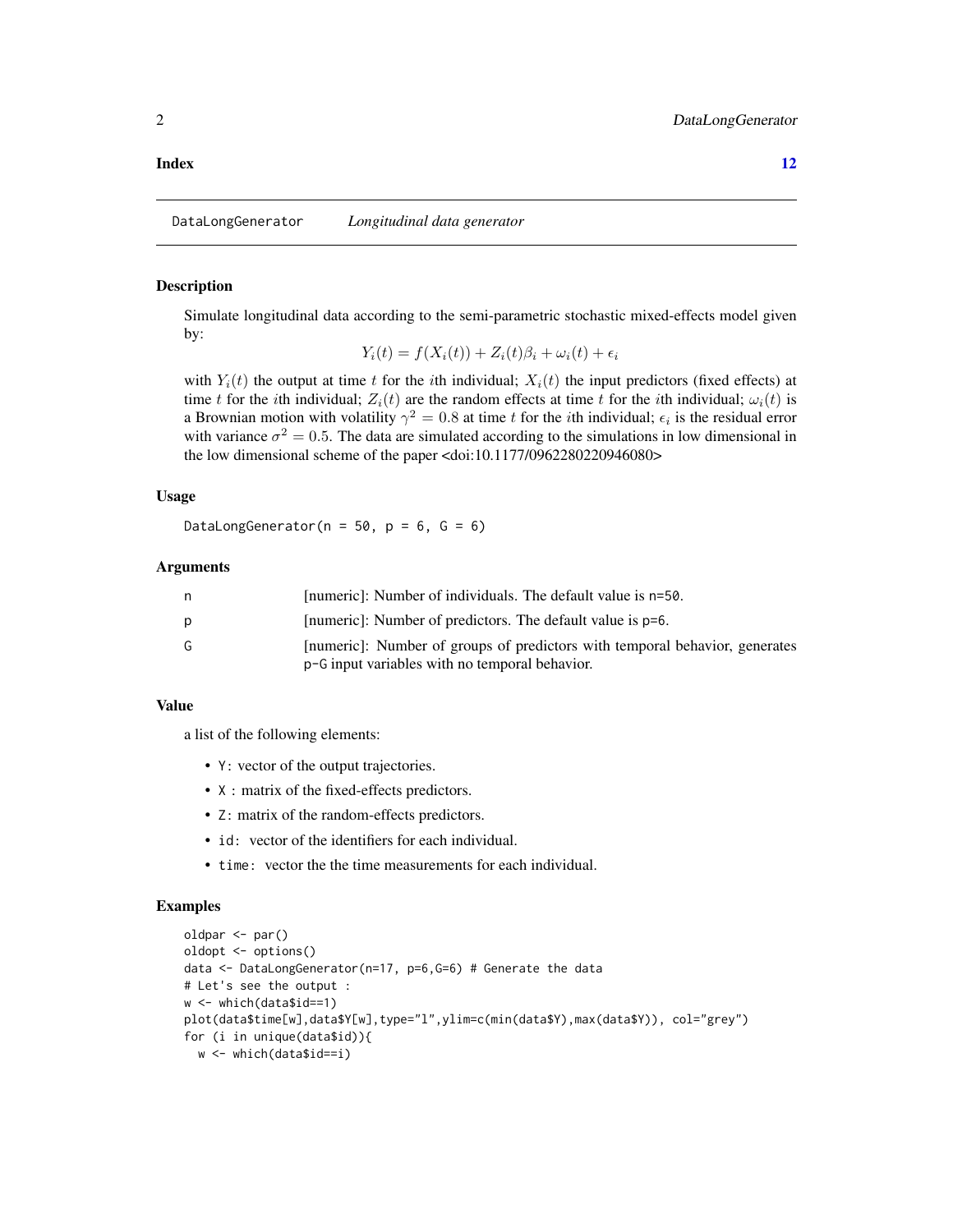#### <span id="page-2-0"></span> $MERF$  3

```
lines(data$time[w],data$Y[w], col='grey')
}
# Let's see the fixed effects predictors:
par(mfrow=c(2,3), mar=c(2,3,3,2))
for (i in 1:ncol(data$X)){
 w <- which(data$id==1)
 plot(data$time[w],data$X[w,i], col="grey",ylim=c(min(data$X[,i]),
 max(data$X[,i])),xlim=c(1,max(data$time)),main=latex2exp::TeX(paste0("$X^{(",i,")}$")))
 for (k in unique(data$id)){
    w <- which(data$id==k)
    lines(data$time[w],data$X[w,i], col="grey")
 }
}
par(oldpar)
options(oldopt)
```
MERF *(S)MERF algorithm*

#### Description

(S)MERF is an adaptation of the random forest regression method to longitudinal data introduced by Hajjem et. al. (2014) <doi:10.1080/00949655.2012.741599>. The model has been improved by Capitaine et. al. (2020) <doi:10.1177/0962280220946080> with the addition of a stochastic process. The algorithm will estimate the parameters of the following semi-parametric stochastic mixed-effects model:

$$
Y_i(t) = f(X_i(t)) + Z_i(t)\beta_i + \omega_i(t) + \epsilon_i
$$

with  $Y_i(t)$  the output at time t for the ith individual;  $X_i(t)$  the input predictors (fixed effects) at time t for the *i*th individual;  $Z_i(t)$  are the random effects at time t for the *i*th individual;  $\omega_i(t)$  is the stochastic process at time  $t$  for the  $i$ th individual which model the serial correlations of the output measurements;  $\epsilon_i$  is the residual error.

#### Usage

```
MERF(
 X,
  Y,
  id,
  Z,
  iter = 100,
 mtry = ceiling(ncol(X)/3),
 ntree = 500.
  time,
  sto,
  delta = 0.001
)
```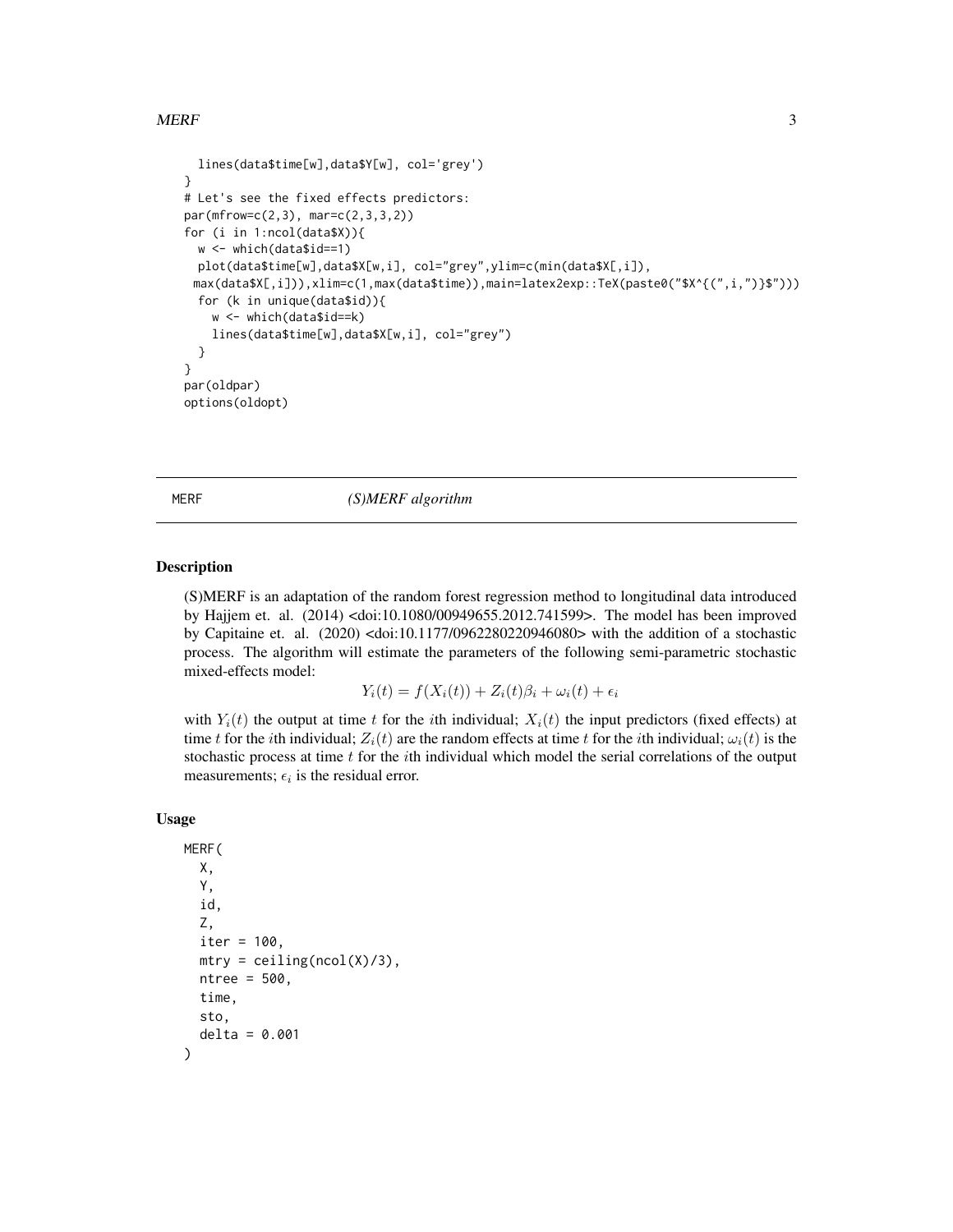#### Arguments

| X     | [matrix]: A Nxp matrix containing the p predictors of the fixed effects, column<br>codes for a predictor.                                                                                                                                                                                                               |
|-------|-------------------------------------------------------------------------------------------------------------------------------------------------------------------------------------------------------------------------------------------------------------------------------------------------------------------------|
| Y     | [vector]: A vector containing the output trajectories.                                                                                                                                                                                                                                                                  |
| id    | [vector]: Is the vector of the identifiers for the different trajectories.                                                                                                                                                                                                                                              |
| Z     | [matrix]: A Nxq matrix containing the q predictor of the random effects.                                                                                                                                                                                                                                                |
| iter  | [numeric]: Maximal number of iterations of the algorithm. The default is set to<br>iter=100                                                                                                                                                                                                                             |
| mtry  | [numeric]: Number of variables randomly sampled as candidates at each split.<br>The default value is p/3.                                                                                                                                                                                                               |
| ntree | [numeric]: Number of trees to grow. This should not be set to too small a<br>number, to ensure that every input row gets predicted at least a few times. The<br>default value is ntree=500.                                                                                                                             |
| time  | [vector]: Is the vector of the measurement times associated with the trajectories<br>in $Y$ , $Z$ and $X$ .                                                                                                                                                                                                             |
| sto   | [character]: Defines the covariance function of the stochastic process, can be<br>either "none" for no stochastic process, "BM" for Brownian motion, OrnUhl for<br>standard Ornstein-Uhlenbeck process, BBridge for Brownian Bridge, fbm for<br>Fractional Brownian motion; can also be a function defined by the user. |
| delta | [numeric]: The algorithm stops when the difference in log likelihood between<br>two iterations is smaller than delta. The default value is set to O.O01                                                                                                                                                                 |

#### Value

A fitted (S)MERF model which is a list of the following elements:

- forest: Random forest obtained at the last iteration.
- random\_effects : Predictions of random effects for different trajectories.
- id\_btilde: Identifiers of individuals associated with the predictions random\_effects.
- var\_random\_effects: Estimation of the variance covariance matrix of random effects.
- sigma\_sto: Estimation of the volatility parameter of the stochastic process.
- sigma: Estimation of the residual variance parameter.
- time: The vector of the measurement times associated with the trajectories in Y,Z and X.
- sto: Stochastic process used in the model.
- Vraisemblance: Log-likelihood of the different iterations.
- id: Vector of the identifiers for the different trajectories.
- OOB: OOB error of the fitted random forest at each iteration.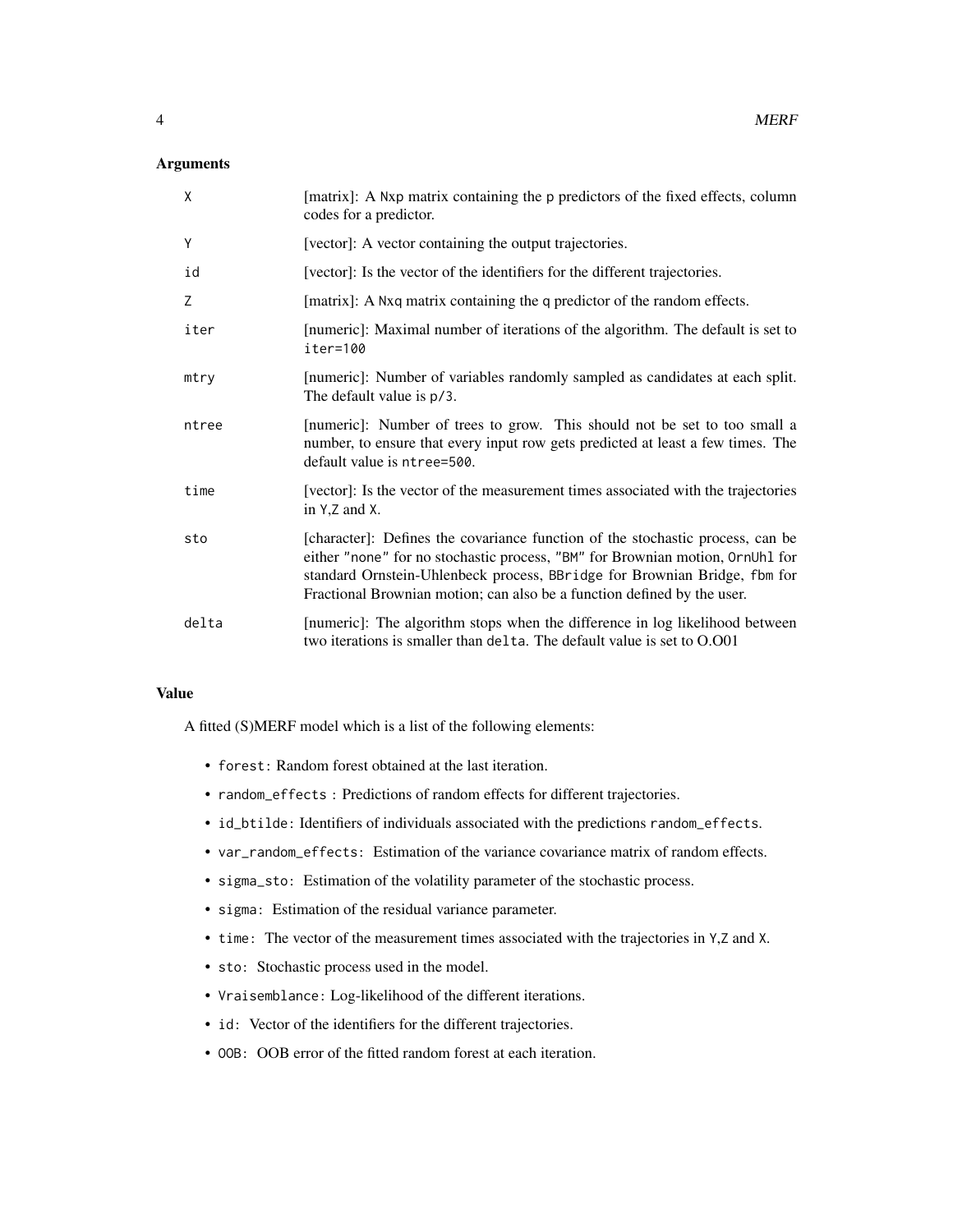#### <span id="page-4-0"></span>MERT 5

#### Examples

set.seed(123) data <- DataLongGenerator(n=20) # Generate the data composed by n=20 individuals. # Train a SMERF model on the generated data. Should take ~ 50 seconds # The data are generated with a Brownian motion, # so we use the parameter sto="BM" to specify a Brownian motion as stochastic process smerf <- MERF(X=data\$X,Y=data\$Y,Z=data\$Z,id=data\$id,time=data\$time,mtry=2,ntree=500,sto="BM") smerf\$forest # is the fitted random forest (obtained at the last iteration). smerf\$random\_effects # are the predicted random effects for each individual. smerf\$omega # are the predicted stochastic processes. plot(smerf\$Vraisemblance) # evolution of the log-likelihood. smerf\$OOB # OOB error at each iteration.

#### MERT *(S)MERT algorithm*

#### Description

(S)MERT is an adaptation of the random forest regression method to longitudinal data introduced by Hajjem et. al. (2011) <doi:10.1016/j.spl.2010.12.003>. The model has been improved by Capitaine et. al. (2020) <doi:10.1177/0962280220946080> with the addition of a stochastic process. The algorithm will estimate the parameters of the following semi-parametric stochastic mixed-effects model:

$$
Y_i(t) = f(X_i(t)) + Z_i(t)\beta_i + \omega_i(t) + \epsilon_i
$$

with  $Y_i(t)$  the output at time t for the ith individual;  $X_i(t)$  the input predictors (fixed effects) at time t for the *i*th individual;  $Z_i(t)$  are the random effects at time t for the *i*th individual;  $\omega_i(t)$  is the stochastic process at time  $t$  for the *i*th individual which model the serial correlations of the output measurements;  $\epsilon_i$  is the residual error.

#### Usage

MERT(X, Y, id, Z, iter =  $100$ , time, sto, delta =  $0.001$ )

#### Arguments

| X    | [matrix]: A Nxp matrix containing the p predictors of the fixed effects, column<br>codes for a predictor.   |
|------|-------------------------------------------------------------------------------------------------------------|
| Υ    | [vector]: A vector containing the output trajectories.                                                      |
| id   | [vector]: Is the vector of the identifiers for the different trajectories.                                  |
|      | [matrix]: A Nxq matrix containing the q predictor of the random effects.                                    |
| iter | [numeric]: Maximal number of iterations of the algorithm. The default is set to<br>iter=100                 |
| time | [vector]: Is the vector of the measurement times associated with the trajectories<br>in $Y$ , $Z$ and $X$ . |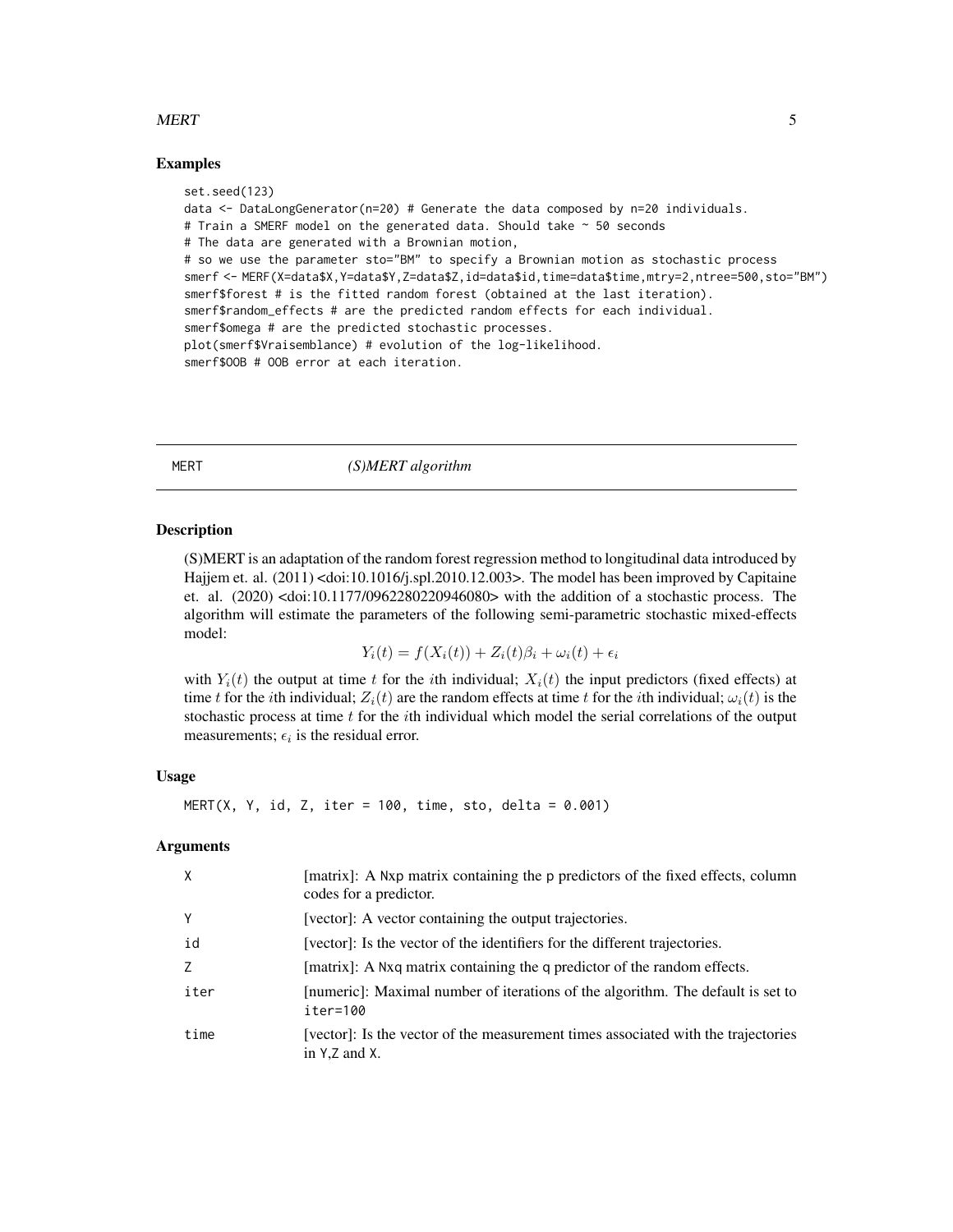<span id="page-5-0"></span>

| sto   | [character]: Defines the covariance function of the stochastic process, can be |
|-------|--------------------------------------------------------------------------------|
|       | either "none" for no stochastic process, "BM" for Brownian motion, OrnUhl for  |
|       | standard Ornstein-Uhlenbeck process, BBridge for Brownian Bridge, fbm for      |
|       | Fractional Brownian motion; can also be a function defined by the user.        |
| delta | [numeric]: The algorithm stops when the difference in log likelihood between   |
|       | two iterations is smaller than delta. The default value is set to O.001        |

#### Value

A fitted (S)MERF model which is a list of the following elements:

- forest: Tree obtained at the last iteration.
- random\_effects : Predictions of random effects for different trajectories.
- id\_btilde: Identifiers of individuals associated with the predictions random\_effects.
- var\_random\_effects: Estimation of the variance covariance matrix of random effects.
- sigma\_sto: Estimation of the volatility parameter of the stochastic process.
- sigma: Estimation of the residual variance parameter.
- time: The vector of the measurement times associated with the trajectories in Y,Z and X.
- sto: Stochastic process used in the model.
- Vraisemblance: Log-likelihood of the different iterations.
- id: Vector of the identifiers for the different trajectories.

#### Examples

```
set.seed(123)
data \le DataLongGenerator(n=20) # Generate the data composed by n=20 individuals.
# Train a SMERF model on the generated data. Should take \sim 50 secondes
# The data are generated with a Brownian motion,
# so we use the parameter sto="BM" to specify a Brownian motion as stochastic process
smert <- MERF(X=data$X,Y=data$Y,Z=data$Z,id=data$id,time=data$time,sto="BM")
smert$forest # is the fitted random forest (obtained at the last iteration).
smert$random_effects # are the predicted random effects for each individual.
smert$omega # are the predicted stochastic processes.
plot(smert$Vraisemblance) #evolution of the log-likelihood.
```
predict.longituRF *Predict with longitudinal trees and random forests.*

#### **Description**

Predict with longitudinal trees and random forests.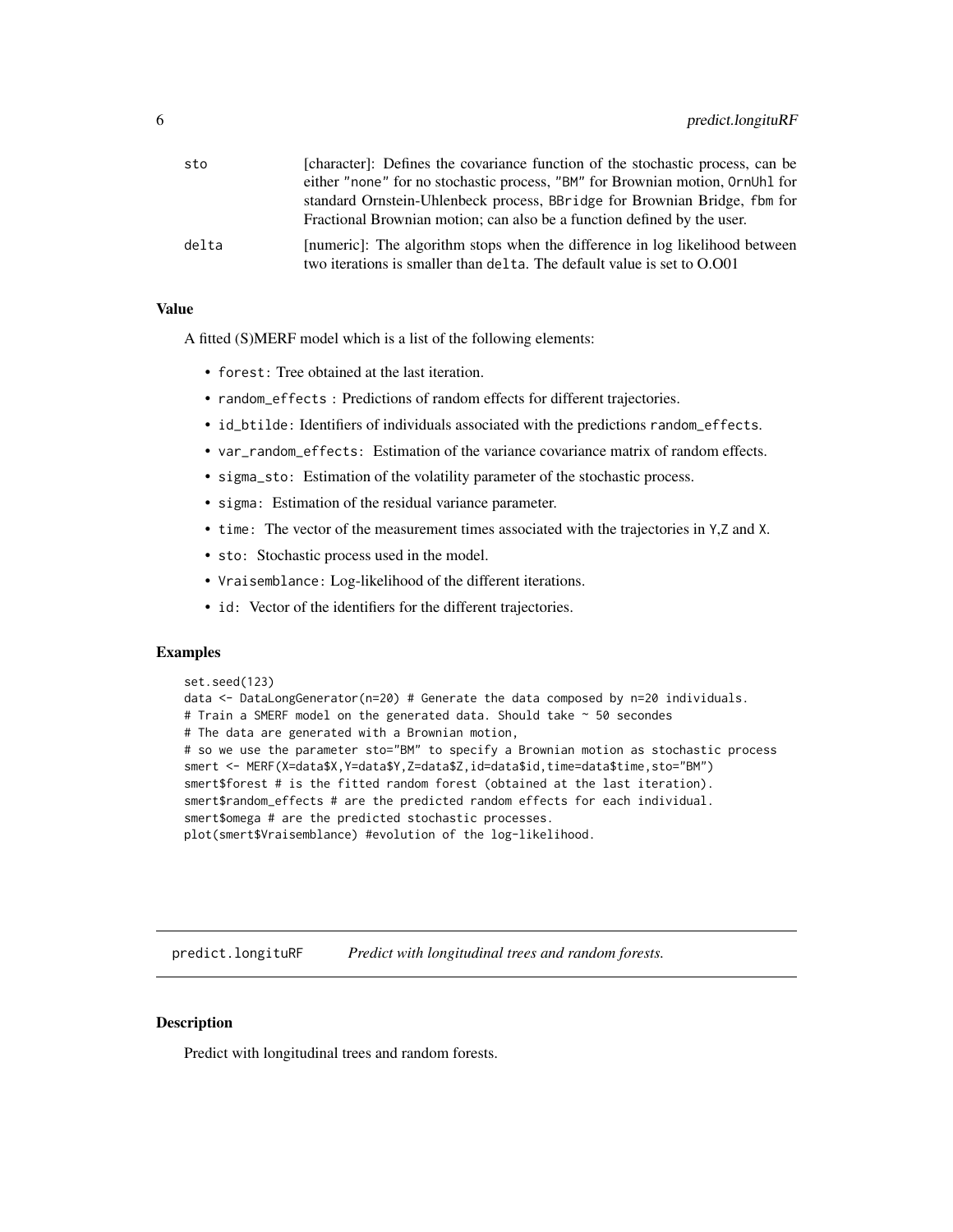#### predict.longituRF 7

#### Usage

```
## S3 method for class 'longituRF'
predict(object, X, Z, id, time, ...)
```
#### Arguments

| object   | : a longituRF output of (S)MERF; (S)REEMforest; (S)MERT or (S)REEMtree<br>function.     |
|----------|-----------------------------------------------------------------------------------------|
| $\times$ | [matrix]: matrix of the fixed effects for the new observations to be predicted.         |
| Z        | [matrix]: matrix of the random effects for the new observations to be predicted.        |
| id       | [vector]: vector of the identifiers of the new observations to be predicted.            |
| time     | [vector]: vector of the time measurements of the new observations to be pre-<br>dicted. |
| $\ddots$ | : low levels arguments.                                                                 |

#### Value

vector of the predicted output for the new observations.

#### Examples

```
set.seed(123)
data <- DataLongGenerator(n=20) # Generate the data composed by n=20 individuals.
REEMF <- REEMforest(X=data$X,Y=data$Y,Z=data$Z,id=data$id,time=data$time,mtry=2,ntree=500,sto="BM")
# Then we predict on the learning sample :
pred.REEMF <- predict(REEMF, X=data$X,Z=data$Z,id=data$id, time=data$time)
# Let's have a look at the predictions
# the predictions are in red while the real output trajectories are in blue:
par(mfrow=c(4,5),mar=c(2,2,2,2))
for (i in unique(data$id)){
  w <- which(data$id==i)
  plot(data$time[w],data$Y[w],type="l",col="blue")
  lines(data$time[w],pred.REEMF[w], col="red")
}
# Train error :
mean((pred.REEMF-data$Y)^2)
# The same function can be used with a fitted SMERF model:
smerf <-MERF(X=data$X,Y=data$Y,Z=data$Z,id=data$id,time=data$time,mtry=2,ntree=500,sto="BM")
pred.smerf <- predict(smerf, X=data$X,Z=data$Z,id=data$id, time=data$time)
# Train error :
mean((pred.smerf-data$Y)^2)
# This function can be used even on a MERF model (when no stochastic process is specified)
merf <-MERF(X=data$X,Y=data$Y,Z=data$Z,id=data$id,time=data$time,mtry=2,ntree=500,sto="none")
pred.merf <- predict(merf, X=data$X,Z=data$Z,id=data$id, time=data$time)
# Train error :
mean((pred.merf-data$Y)^2)
```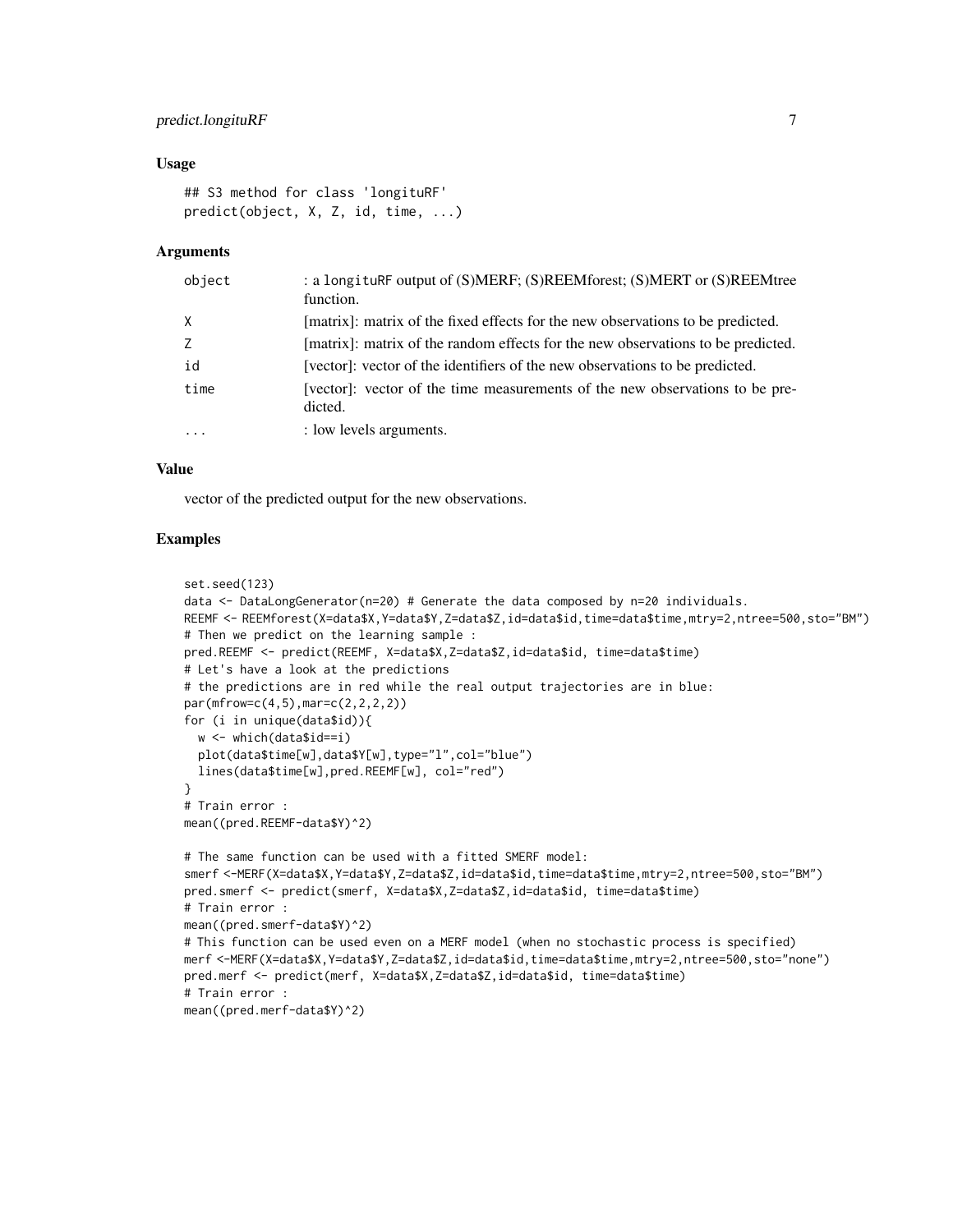<span id="page-7-0"></span>

#### Description

(S)REEMforest algorithm

### Usage

```
REEMforest(
 X,
 Y,
 id,
 Z,
 iter = 100,
 mtry,
 ntree = 500,
 time,
 sto,
 delta = 0.001
)
```
#### Arguments

| X     | [matrix]: A Nxp matrix containing the p predictors of the fixed effects, column<br>codes for a predictor.                                                                                                                                                                                                               |
|-------|-------------------------------------------------------------------------------------------------------------------------------------------------------------------------------------------------------------------------------------------------------------------------------------------------------------------------|
| Y     | [vector]: A vector containing the output trajectories.                                                                                                                                                                                                                                                                  |
| id    | [vector]: Is the vector of the identifiers for the different trajectories.                                                                                                                                                                                                                                              |
| Ζ     | [matrix]: A Nxq matrix containing the q predictor of the random effects.                                                                                                                                                                                                                                                |
| iter  | [numeric]: Maximal number of iterations of the algorithm. The default is set to<br>iter=100                                                                                                                                                                                                                             |
| mtry  | [numeric]: Number of variables randomly sampled as candidates at each split.<br>The default value is p/3.                                                                                                                                                                                                               |
| ntree | [numeric]: Number of trees to grow. This should not be set to too small a<br>number, to ensure that every input row gets predicted at least a few times. The<br>default value is ntree=500.                                                                                                                             |
| time  | [time]: Is the vector of the measurement times associated with the trajectories<br>in Y,Z and X.                                                                                                                                                                                                                        |
| sto   | [character]: Defines the covariance function of the stochastic process, can be<br>either "none" for no stochastic process, "BM" for Brownian motion, OrnUhl for<br>standard Ornstein-Uhlenbeck process, BBridge for Brownian Bridge, fbm for<br>Fractional Brownian motion; can also be a function defined by the user. |
| delta | [numeric]: The algorithm stops when the difference in log likelihood between<br>two iterations is smaller than delta. The default value is set to O.O01                                                                                                                                                                 |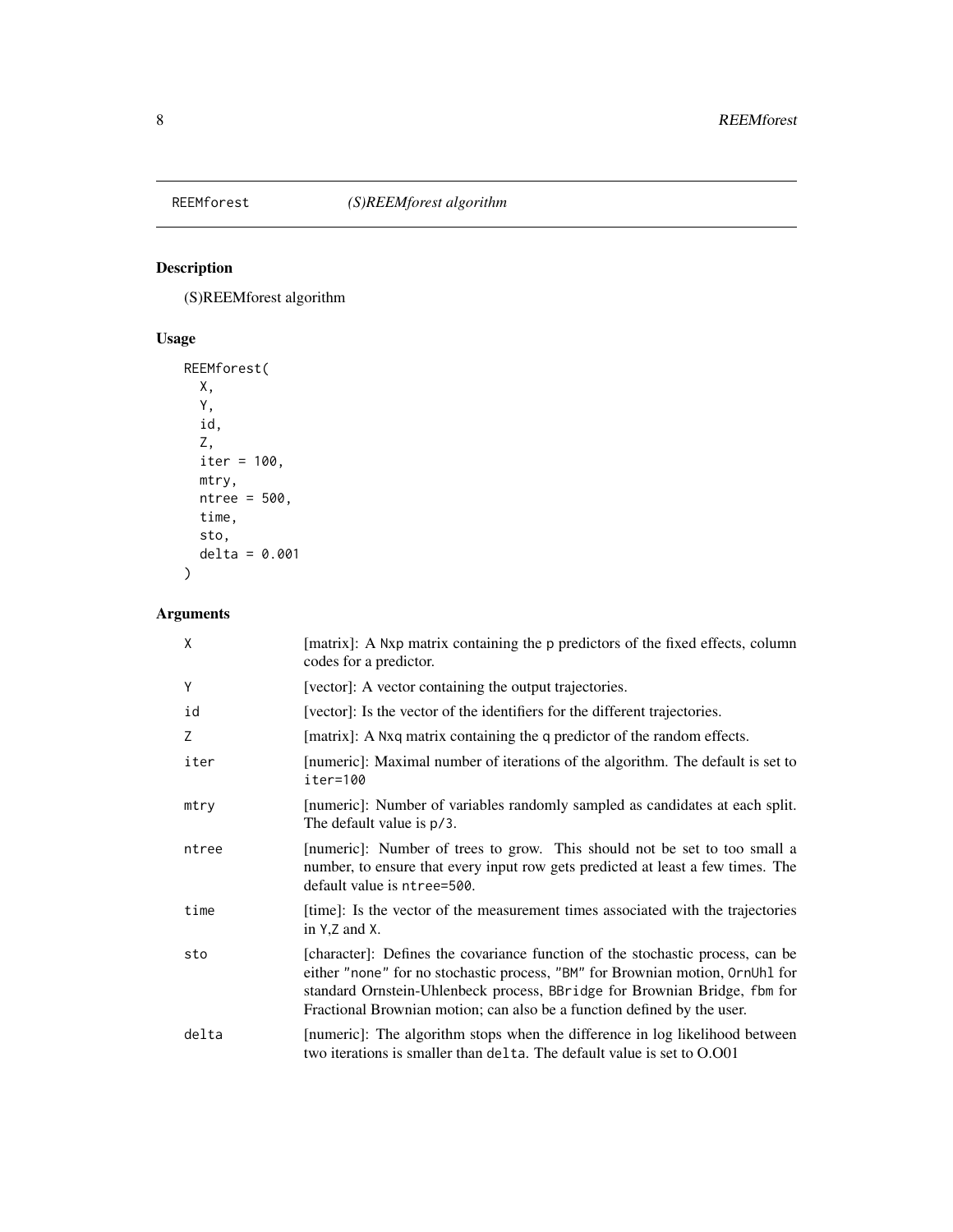#### REEMforest 99

#### Details

(S)REEMforest is an adaptation of the random forest regression method to longitudinal data introduced by Capitaine et. al. (2020) <doi:10.1177/0962280220946080>. The algorithm will estimate the parameters of the following semi-parametric stochastic mixed-effects model:

$$
Y_i(t) = f(X_i(t)) + Z_i(t)\beta_i + \omega_i(t) + \epsilon_i
$$

with  $Y_i(t)$  the output at time t for the ith individual;  $X_i(t)$  the input predictors (fixed effects) at time t for the *i*th individual;  $Z_i(t)$  are the random effects at time t for the *i*th individual;  $\omega_i(t)$  is the stochastic process at time  $t$  for the *i*th individual which model the serial correlations of the output measurements;  $\epsilon_i$  is the residual error.

#### Value

A fitted (S)REEMforest model which is a list of the following elements:

- forest: Random forest obtained at the last iteration.
- random\_effects : Predictions of random effects for different trajectories.
- id\_btilde: Identifiers of individuals associated with the predictions random\_effects.
- var\_random\_effects: Estimation of the variance covariance matrix of random effects.
- sigma\_sto: Estimation of the volatility parameter of the stochastic process.
- sigma: Estimation of the residual variance parameter.
- time: The vector of the measurement times associated with the trajectories in Y,Z and X.
- sto: Stochastic process used in the model.
- Vraisemblance: Log-likelihood of the different iterations.
- id: Vector of the identifiers for the different trajectories.
- OOB: OOB error of the fitted random forest at each iteration.

#### Examples

set.seed(123)

```
data \le DataLongGenerator(n=20) # Generate the data composed by n=20 individuals.
# Train a SREEMforest model on the generated data. Should take ~ 50 secondes
# The data are generated with a Brownian motion
# so we use the parameter sto="BM" to specify a Brownian motion as stochastic process
SREEMF <- REEMforest(X=data$X,Y=data$Y,Z=data$Z,id=data$id,time=data$time,mtry=2,ntree=500,sto="BM")
SREEMF$forest # is the fitted random forest (obtained at the last iteration).
SREEMF$random_effects # are the predicted random effects for each individual.
SREEMF$omega # are the predicted stochastic processes.
plot(SREEMF$Vraisemblance) #evolution of the log-likelihood.
SREEMF$OOB # OOB error at each iteration.
```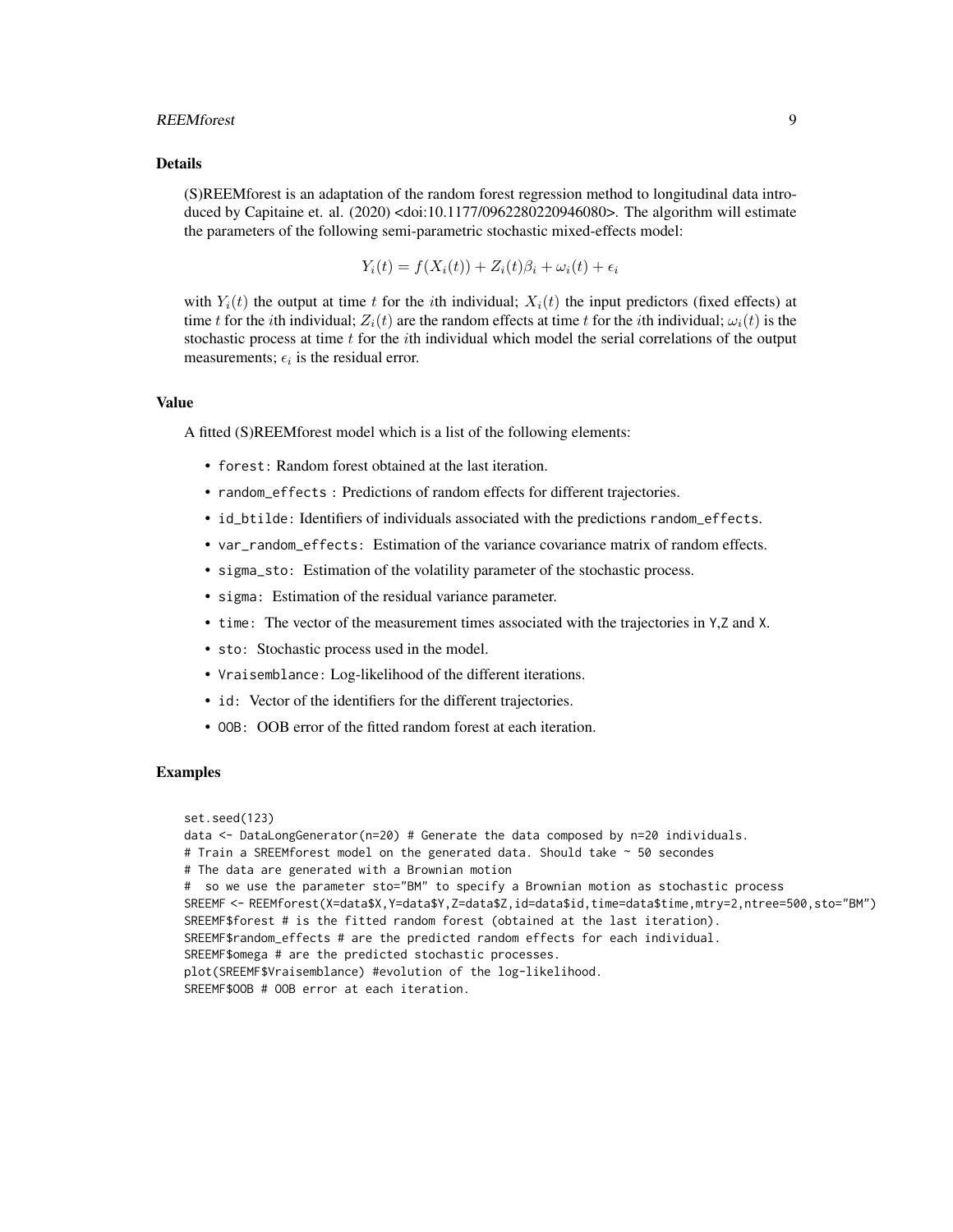<span id="page-9-0"></span>

#### Description

(S)REEMtree is an adaptation of the random forest regression method to longitudinal data introduced by Sela and Simonoff. (2012) <doi:10.1007/s10994-011-5258-3>. The algorithm will estimate the parameters of the following semi-parametric stochastic mixed-effects model:

$$
Y_i(t) = f(X_i(t)) + Z_i(t)\beta_i + \omega_i(t) + \epsilon_i
$$

with  $Y_i(t)$  the output at time t for the ith individual;  $X_i(t)$  the input predictors (fixed effects) at time t for the *i*th individual;  $Z_i(t)$  are the random effects at time t for the *i*th individual;  $\omega_i(t)$  is the stochastic process at time  $t$  for the *i*th individual which model the serial correlations of the output measurements;  $\epsilon_i$  is the residual error.

#### Usage

REEMtree(X, Y, id, Z, iter =  $10$ , time, sto, delta =  $0.001$ )

#### Arguments

| X     | [matrix]: A Nxp matrix containing the p predictors of the fixed effects, column<br>codes for a predictor.                                                                                                                                                                                                               |
|-------|-------------------------------------------------------------------------------------------------------------------------------------------------------------------------------------------------------------------------------------------------------------------------------------------------------------------------|
| Y     | [vector]: A vector containing the output trajectories.                                                                                                                                                                                                                                                                  |
| id    | [vector]: Is the vector of the identifiers for the different trajectories.                                                                                                                                                                                                                                              |
| Z     | [matrix]: A Nxq matrix containing the q predictor of the random effects.                                                                                                                                                                                                                                                |
| iter  | [numeric]: Maximal number of iterations of the algorithm. The default is set to<br>iter=100                                                                                                                                                                                                                             |
| time  | [vector]: Is the vector of the measurement times associated with the trajectories<br>in Y.Z and X.                                                                                                                                                                                                                      |
| sto   | [character]: Defines the covariance function of the stochastic process, can be<br>either "none" for no stochastic process, "BM" for Brownian motion, OrnUhl for<br>standard Ornstein-Uhlenbeck process, BBridge for Brownian Bridge, fbm for<br>Fractional Brownian motion; can also be a function defined by the user. |
| delta | [numeric]: The algorithm stops when the difference in log likelihood between<br>two iterations is smaller than delta. The default value is set to O.001                                                                                                                                                                 |

#### Value

A fitted (S)MERF model which is a list of the following elements:

- forest: Tree obtained at the last iteration.
- random\_effects : Predictions of random effects for different trajectories.
- id\_btilde: Identifiers of individuals associated with the predictions random\_effects.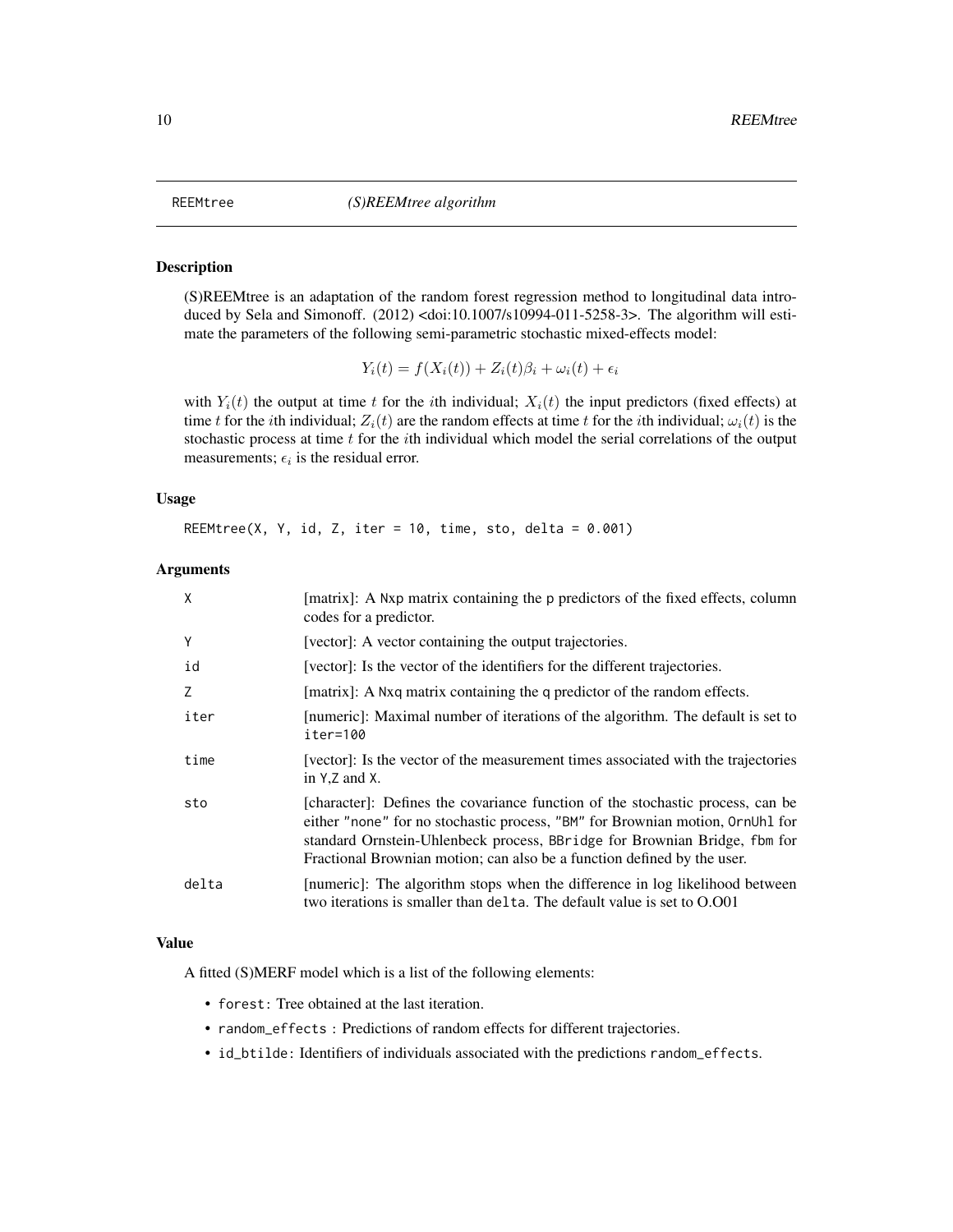- var\_random\_effects: Estimation of the variance covariance matrix of random effects.
- sigma\_sto: Estimation of the volatility parameter of the stochastic process.
- sigma: Estimation of the residual variance parameter.
- time: The vector of the measurement times associated with the trajectories in Y,Z and X.
- sto: Stochastic process used in the model.
- Vraisemblance: Log-likelihood of the different iterations.
- id: Vector of the identifiers for the different trajectories.

#### Examples

```
set.seed(123)
```
data <- DataLongGenerator(n=20) # Generate the data composed by n=20 individuals.

```
# Train a SREEMtree model on the generated data.
```
# The data are generated with a Brownian motion,

```
# so we use the parameter sto="BM" to specify a Brownian motion as stochastic process
X.fixed.effects <- as.data.frame(data$X)
```
sreemt <- REEMtree(X=X.fixed.effects,Y=data\$Y,Z=data\$Z,id=data\$id,time=data\$time, sto="BM", delta=0.0001)

sreemt\$forest # is the fitted random forest (obtained at the last iteration).

sreemt\$random\_effects # are the predicted random effects for each individual.

sreemt\$omega # are the predicted stochastic processes.

plot(sreemt\$Vraisemblance) #evolution of the log-likelihood.